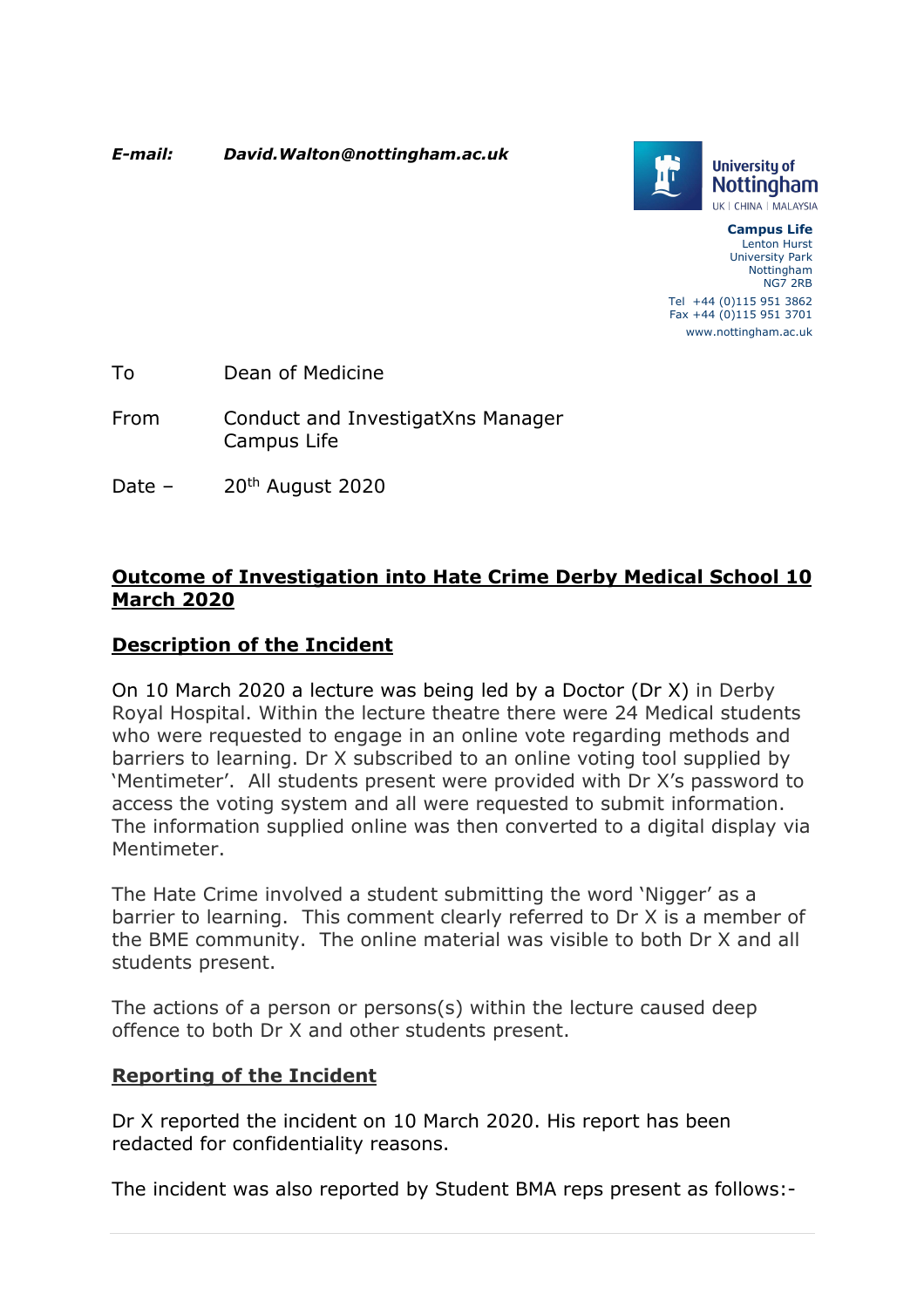*We are emailing in regard to an incident that took place today in Clinical Phase 2, Paediatrics, Royal Derby Induction session.* 

*During the session the clinical lead (Dr X) used Menti (a programme that allows students to submit responses anonymously) to ask questions about student's expectations for the placement.* 

*In response, a student submitted a racial slur; the n-word. The n-word appeared in large writing on the screen, indicating that the student entered it multiple times for it appear in large font in the centre of the responses. It was not lost on the group that the doctor conducting the session is black.* 

*As BMA representatives, it is our responsibility to flag up any issues that are in complete opposition to what our medical school (and university as a whole), stands for. Furthermore, in light of the BMA's recent racial harassment charter, there is a serious expectation for the medical school to follow up this incident with a necessary response. It is for this reason that we are emailing you, for your help in ensuring this occurs.* 

*The conduct displayed yesterday is racist and raises professionalism issues. It was a blatant, targeted and aggressive attack not only against a black doctor and black students but against the very ethos and reputation of our medical school, making the learning and working environment hostile and unwelcoming to ethnic minorities.* 

*This incident occurred in front of the entire Derby paediatric placement and the student behind this, represents the University of Nottingham.* 

*Many students from the session, expressed that the incident should be escalated on grounds of professionalism and the universities policies on racism and hate speech. Dr X has also contacted the university following the incident. We have Cc'd them into this email, and the harassment department at the university.* 

*We look forward to hearing from you and working with you to ensure our medical school is a safe and welcoming environment for all students, irrespective of their ethnicity.* 

Students also reported the incident via the University Harassment inbox.

#### **Initial action by the School of Medicine**

On 11 March 2020 behalf of the University senior members of the School of Medicine apologised for the actions of the person submitting the offensive words and commissioned an investigation into the incident. The commissioning of the investigation took place before referrals were made by students to the Harassment reporting tool.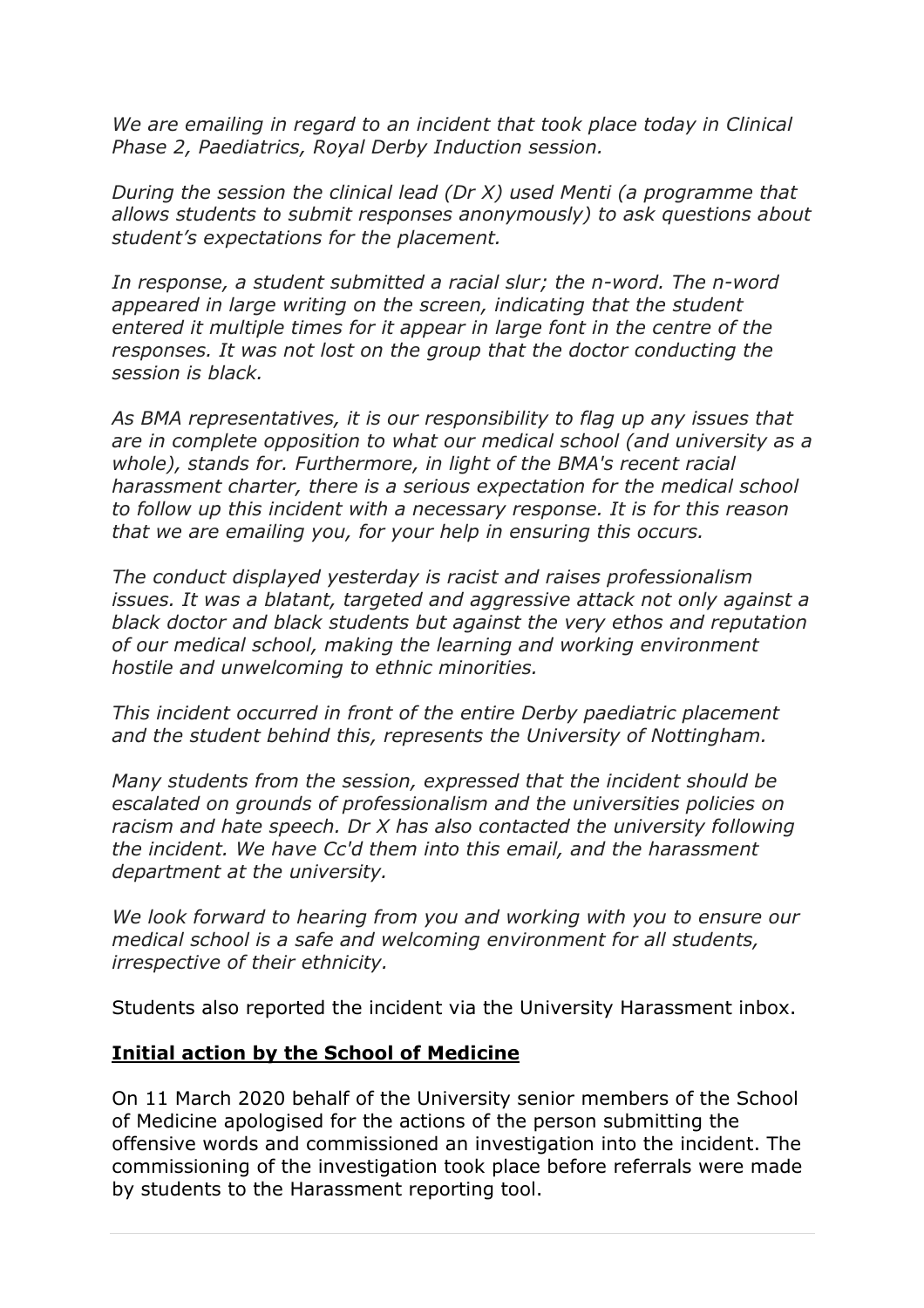The University were appalled by the behaviour and released a press statement as follows:

"*The University of Nottingham will not tolerate racist behaviour; it has no place on our campuses or anywhere else in society.* 

*We take allegations of this nature extremely seriously and will be conducting a full and thorough investigation and will take necessary action in line with our Students' Code of Discipline. In the most serious of cases, where a crime may have been committed, we also work with the police to provide every support with their investigations.* 

*The University has recently signed up to the BMA Racial Harassment Charter and applied for Race Equality Charter (Bronze) status by 2020/21 that commits universities to improving the representation, progression and success of BME staff and students.* 

*In addition we have introduced decisive measures to promote and support diversity across our staff and student community including: recruitment diversity guidelines and use of anonymised applications; training for academics to address unconscious bias in the classroom; inclusive teaching practices; reverse-mentoring schemes; and work to decolonise the curriculum.* 

*More broadly, the University has upgraded its systems and support to report and investigate harassment, developed specific campaigns to stress the inclusive values of the University of Nottingham as a community, and increased numbers of specialist Dignity Advisers to advise and support staff."* 

The Dean of Medical Education was in direct contact with students and brought to the attention of the investigating officer information supplied by students that mentimeter data may be lost within 14 days.

Professor PH also contact the investigating officer with information received from Dr X alerting the University to the potential loss of evidence.

#### **Mentimeter**

Mentimeter advertise their service as follows:-

*Voting on Mentimeter's voting site [menti.com](https://menti.com) is anonymous and we believe this is an important part of the voting experience. For preventing abuse, we do, however, store the Audience's IP address for a short period of time (it is erased within 14 days).* 

### **Investigation**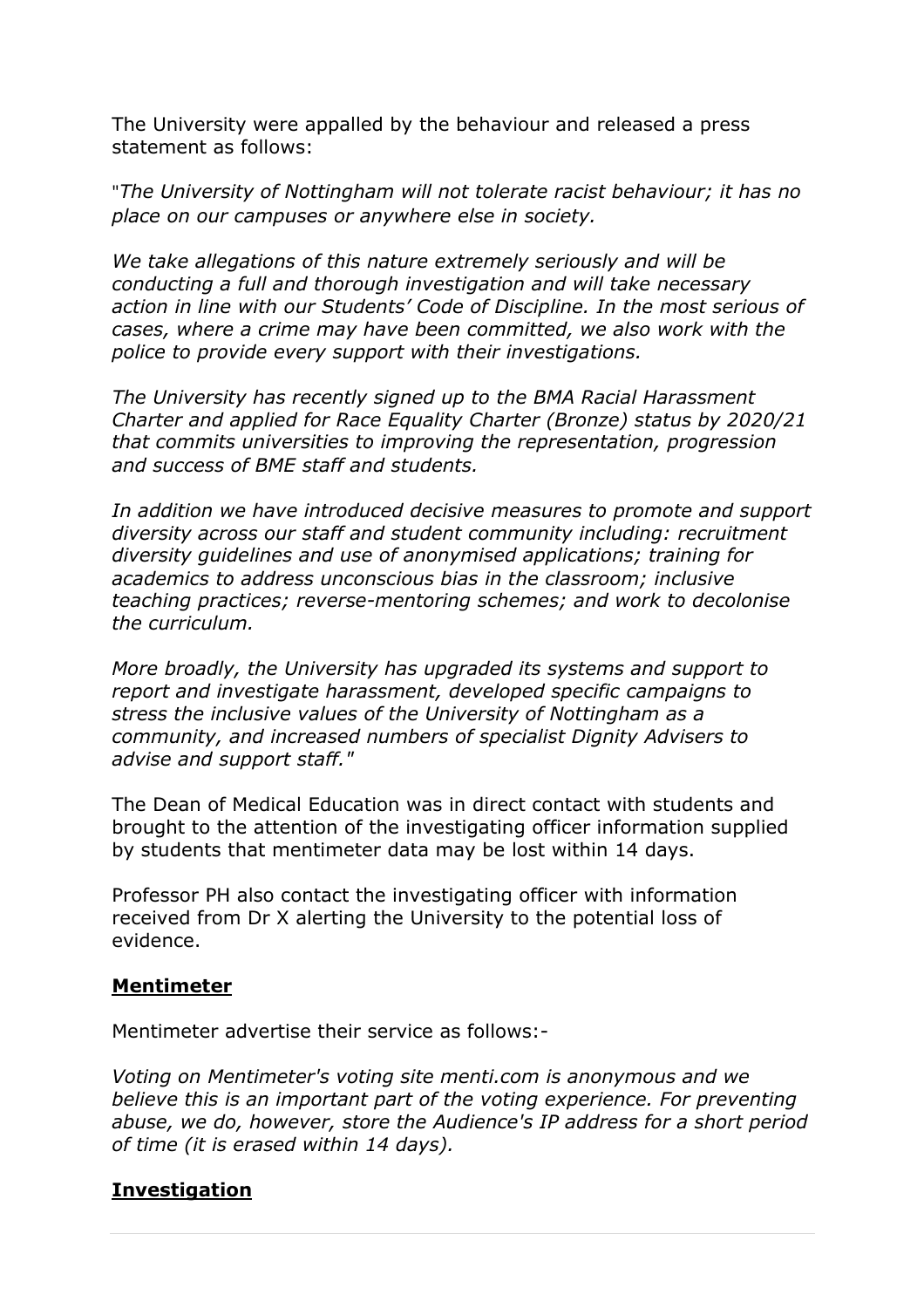Throughout the investigation there was close contact between the investigating officer senior members within the School of Medicine. Professor PH maintained contact with both Dr X and students appraising them where possible on case progression and provided invaluable assistance to the investigating officer in gathering information.

On 16 March 2020 Dr X was contacted by D Walton and updated on the investigation. They were informed that the matter was being reported to the police and they was given the personal mobile number of the University investigating officer.

On 16 March 2020 Mentimeter were contacted by the University, requesting that they secure evidence in the case. This was done to ensure no loss of evidence if there were delays in the police enquiries. The University investigating officer reported the Hate Crime to Derbyshire police and updated Dr X on the action taken.

Further contact was made with Mentimeter updating them on the report of the incident to the police and the nature of the University investigation.

Contact was made with the police officer delegated with investigating the incident. He was updated on the contact the University had made with Mentimeter to ensure no loss of evidence.

On 17 March 2020 all students present within the lecture were contacted and requested to provide the following information:-

*I am responsible for investigating incidents which may breach the code of discipline for students. You may or may not be aware that a hate crime occurred within a lecture you attended on 10 March 2020. The matter has been reported to the police who at present will take primacy within the investigation. You may be aware that each individual who contributed to the online session did so using their own individual IP address. This data has been secured by the company operating the system. The University have been requested to contact each student and request the details of the IP address of the device they used when contributing to the mentimeter forum.* 

*Once we receive your information then we can compare this against the data that Mentimeter have supplied. Should there be any discrepancy then this will be an immediate line of enquiry for the police. Should the individual responsible not volunteer their involvement then the police are likely to then seek authorities to identify the ownership of the IP addresses not identified as of 10 March 2020.* 

*You can appreciate that this is a very serious matter and the university are seeking the support of all students in resolving this matter as quickly as possible to minimise the impact this has had on all present.*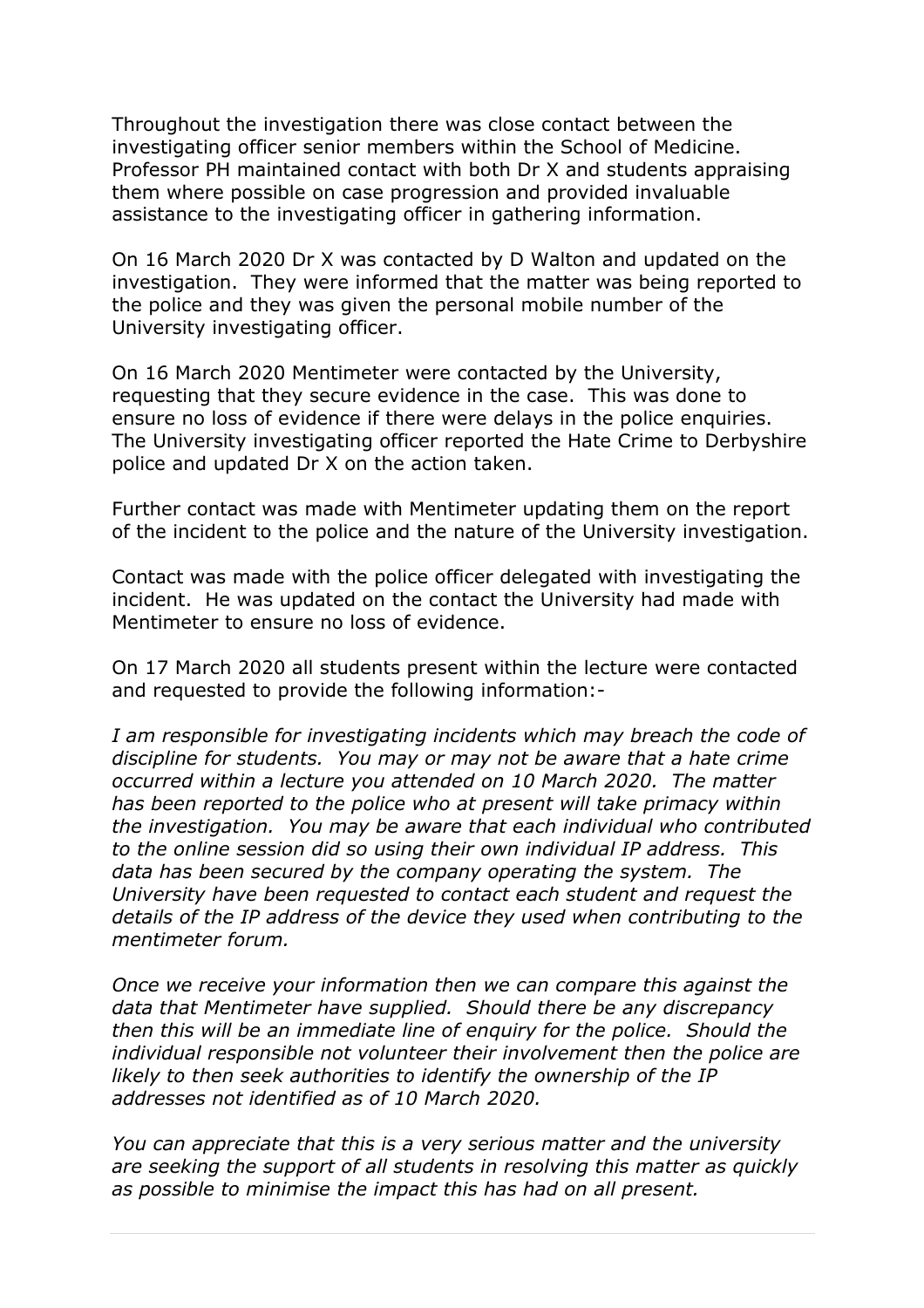*Can you please provide the following information by return email?* 

*The IP address of the device you used to access mentimeter on 10 March 2020.* 

*Please feel free to give me a call should you have any concerns about this request. I have copied PH into this request so should you require support please make contact with her. Regards* 

The police initially decided that the investigation would be dealt with by the University alone and they were intending on closing the case. The police were contacted, and it was explained that it was essential that they continue with their enquiries, supported by the University, due to the gravity of the offence and involvement of medical students. The police supported this request.

Further contact was made with Mentimeter updating them of the support of the police. Mentimeter now escalated the matter internally.

Professor PH continued updating students that the matter was being actively investigated.

On 26 March 2020 mentimeter provided information to the police that the person submitting the offensive word had done so at a specific time. University IT staff explored the possibility of identifying the person but were only able to identify that the person had used a specific data provider.

Information was also received that identified specific mobile devices. Information had already been gathered from students regarding personal devices in use. Most students had been using the same type of device so this did not reveal further lines of enquiry.

Dr X was updated on case progression.

Professor PH provided contact numbers of all student and these were submitted to the Police to identify the students using the identified data provider. The police supported this line of enquiry. The University were proactive in gathering evidence and exploring lines of enquiry.

On 25 June 2020 Dr X contacted senior members of the University and expressed their concern regarding the investigation. They were concerned regarding the apparent lack of interest expressed by the police. They were updated on case progression and reassured of the Universities commitment to identify the person responsible.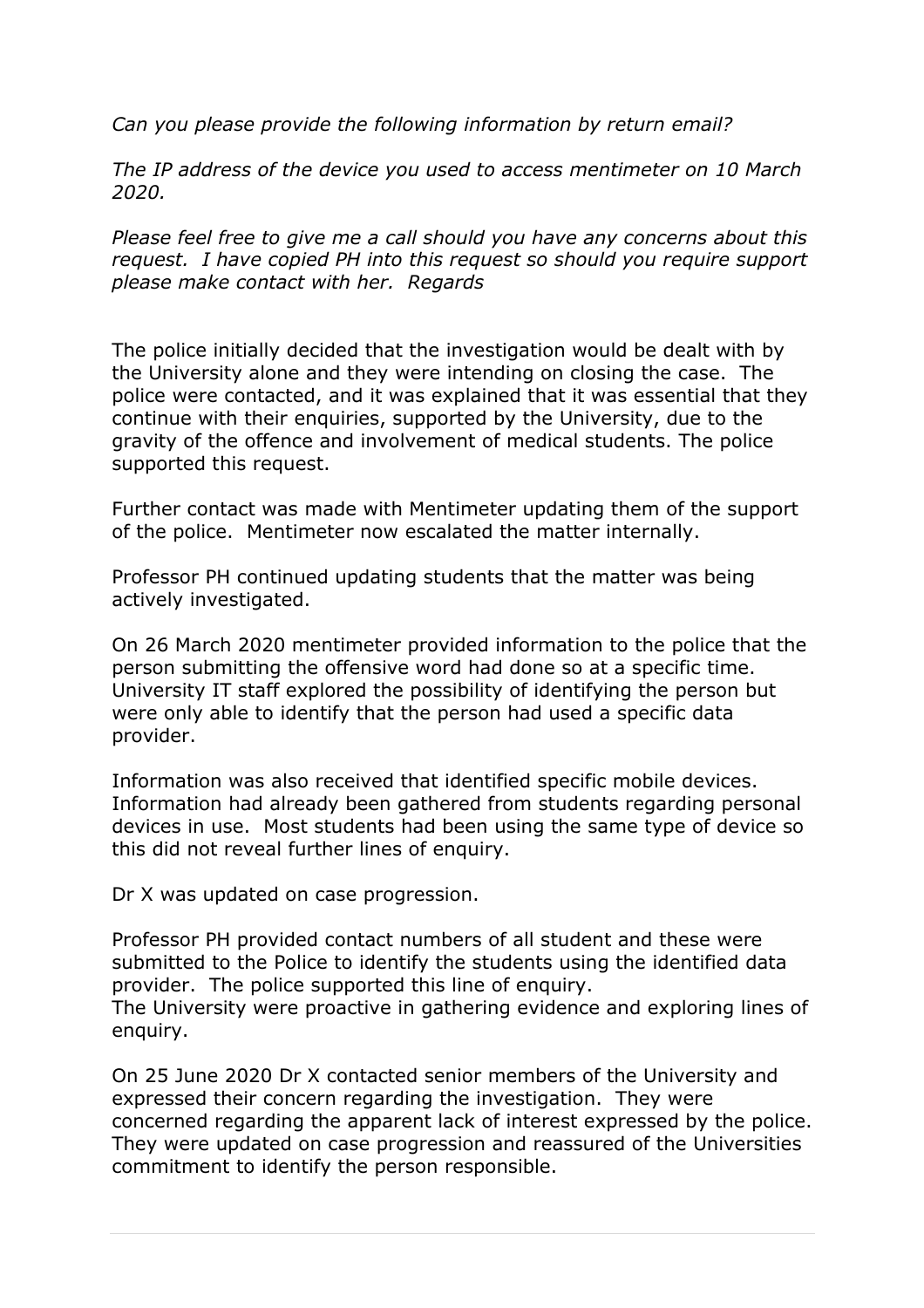On 29 June 2020 those students identified as using the identified data provider were contacted and requested to provide explicit consent to access their personal data. This enquiry involved also seeking consent from parents who were the account holders. In total 7 students were identified as having accounts with the data provider. Those students also included a member of the BME community. The wording to each student was as follows:-

*Dear you will be aware that the University is conducting an investigation into a Hate Crime which occurred during a lecture within the Derby Medical School. The University are working with Derbyshire Constabulary on this matter. The investigation has now identified that the person submitting the data was a person using (specific data company). We have identified that a number of student's present were using specific data at that time. No individual has volunteered that they were responsible for the incident, so it is now necessary to identify the individual by approaching the communications company. It is requested that you provide consent for the communications company to release the data requested within the attached form. You will note that we have been able to identify the exact time the data was submitted; therefore, it will be possible for the communications company to positively identify the individual concerned. The same request is being made of all students present who were using the specific data company. It is appreciated that you may not be responsible for the incident, but we must follow a process of elimination. It is for this reason we have only requested data specific to the time of the incident which is proportionate to the problem.* 

*It is requested that you complete the attached document and return scanned copies to me together with proof of identify as contained within the attached form by Monday 6 July 2020. The form will be shared with Derbyshire Constabulary and (specific data company). The medical school have informed me that should a student fail to cooperate in this matter then due to the serious nature of this incident a concern intervention form would have to be raised.* 

*If you do have any concerns or require support, then you may contact PH who is copied in or the UCS.* 

*Should you wish to discuss this matter with me my mobile number is …………... Regards* 

All students cooperated and provided explicit consent, therefore there were no new lines of enquiry which may have identified a potential suspect from within the 7 students using specific data. Of those students at least 6 had potentially been using the same type of device so this did not reveal the individual responsible.

The University continued to press the Police regarding the explicit consents provided and the need to submit the requests to the data company.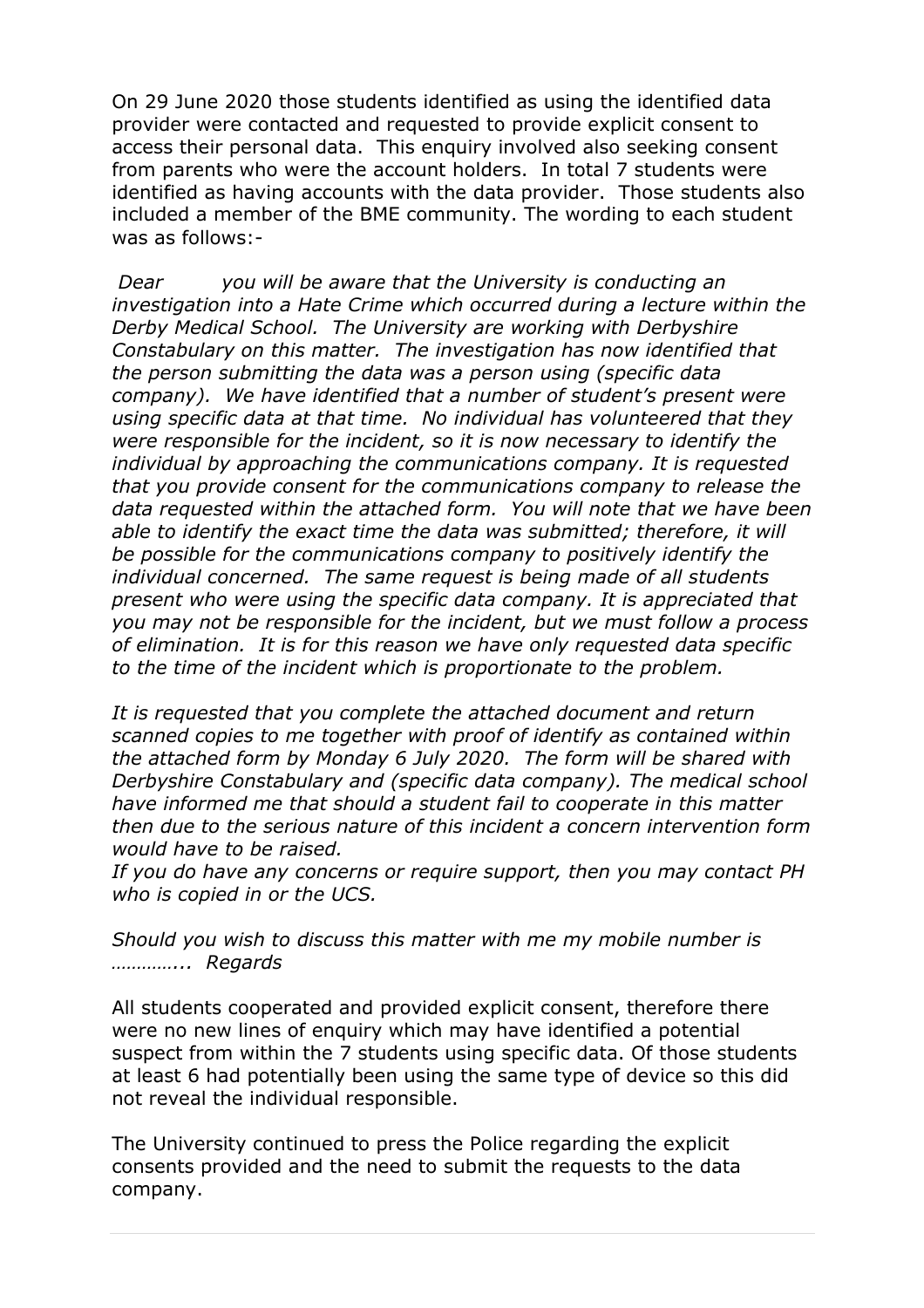On 15 August 2020 the police contacted the investigating officer and informed him that the case had been closed following information from the data company. The data company had informed the police that the IP address was not resolvable, and the user could not be identified. It was also noted that the data company required and IPA authority to conduct further investigation. This authority could only be given if the matter under investigation carried a sentence of a year or more. The matter under investigation by the police did not meet this threshold so could not be progressed.

## **Findings**

- The school of medicine reacted quickly and appropriately to the report of the Hate Crime.
- Individual students could not be interviewed in person due to lockdown however all students had been requested to volunteer if they were responsible.
- Both students and staff were supported by the School of Medicine throughout the enquiry
- The police were limited in their enquiries due to the legal requirement of the offence carrying a sentence of over a year. The investigation they conducted was proportionate and considered risk and harm.
- The police and University were in constant communication and the University fully supported the police investigation sharing all information in compliance with GDPR.
- Despite the proactive involvement of the University the police have now stated that all lines of enquiry are now closed.
- Whilst seven students were using specific data it is not possible to identify the individual responsible.
- The gravity of the offence has acted as a barrier for the individual to admit their responsibility as the likely consequence will be suspension and exclusion as a student.

## **Recommendations**

- The use of anonymous reporting tools should be used with caution. This case has shown it is impossible to identify individual who may act inappropriately.
- Whilst seven students were using specific data it would not be proportionate to treat them as potential offenders. All cooperated and one is a member of the BME community. To take punitive action against these individual risks civil litigation as 6 are potential victims of the Hate Crime and only one is the offender.
- It may be worthwhile debriefing everyone affected by this incident to ensure they are aware of the level of complexity of the investigation and the proactive attempts of the University to identify the offender.